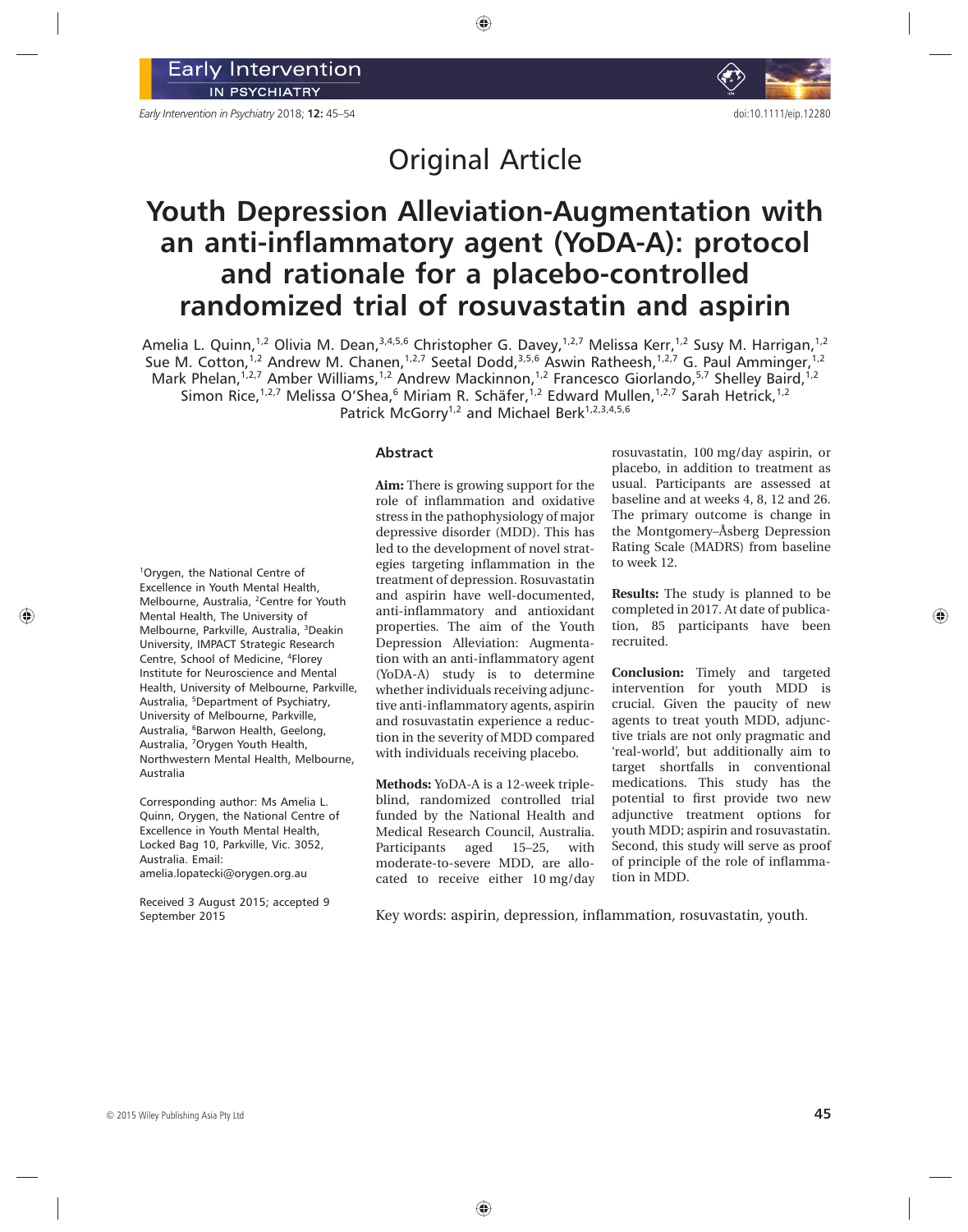#### Disclosures

ALQ has no disclosures to report. OMD is a Research Fellow and has received grant support from the Brain and Behavior Foundation, Simons Autism Foundation, Australian Rotary Health, Stanley Medical Research Institute, Deakin University, Brazilian Society Mobility Program Lilly, National Health and Medical Research Council of Australia (NHMRC) and an ASBD/Servier grant. She has also received in-kind support from BioMedica Nutraceuticals, NutritionCare and Bioceuticals. MK has no disclosures to report. SMH has received support from Eli Lilly. SMC has no disclosures to report. AC has no disclosures to report. SD has received grant and/or research support from the Stanley Medical Research Institute, NHMRC, Beyond Blue, ARHRF, Simons Foundation, Geelong Medical Research Foundation, Fondation FondaMental, Eli Lilly, Glaxo SmithKline, Organon, Mayne Pharma, Servier. He has received speaker's fees from Eli Lilly, advisory board fees from Eli Lilly and Novartis and conference travel support from Servier. AR has no disclosures to report. FG has received grant/research support from the Australasian Society for Bipolar & Depressive Disorders (ASBDD/AstraZeneca Scholarship), Pfizer and the RANZCP (Royal Australian and New Zealand College of Psychiatrists). SH was an NHMRC Training Fellow at time of trial funding. MB has received Grant/Research Support from the NIH, Cooperative Research Centre, Simons Autism Foundation, Cancer Council of Victoria, Stanley Medical Research Foundation, MBF, NHMRC, Beyond Blue, Rotary Health, Geelong Medical Research Foundation, Bristol Myers Squibb, Eli Lilly, Glaxo SmithKline, Meat and Livestock Board, Organon, Novartis, Mayne Pharma, Servier and Woolworths, has been a speaker for Astra Zeneca, Bristol Myers Squibb, Eli Lilly, Glaxo SmithKline, Janssen Cilag, Lundbeck, Merck, Pfizer, Sanofi Synthelabo, Servier, Solvay and Wyeth, and served as a consultant to Astra Zeneca, Bioadvantex, Bristol Myers Squibb, Eli Lilly, Glaxo SmithKline, Janssen Cilag, Lundbeck Merck andServier.

## **INTRODUCTION**

Depression is the most prevalent health problem in young people, with up to 24% experiencing major depressive disorder (MDD) before they reach the age of  $25<sup>1</sup>$  These rates may be increasing.<sup>2</sup> MDD in youth is of particular concern, not only due to the social and developmental impact of the disease $3,4$ but also because depression during this period may lead to multiple recurrent major depressive episodes.<sup>5,6</sup>

Depression theories and treatments have focused on the monoamine hypothesis, postulating that depression is the result of a deficiency of certain monoamine neurotransmitters.<sup>7</sup> Although monoamines play a role in depression, this approach has neither delivered effective treatments for many individuals, nor produced novel agents, beyond the limited treatment options currently available. $8,9$ Current conceptualization of the neurobiology of depression has shifted from monoamines, incorporating changes in inflammatory and oxidative stress into a more comprehensive model of illness neuroprogression.10

Stress and depression are associated with increased immune activation, impaired immune function and inflammation.<sup>11,12</sup> Adolescent depression is associated with an inflammatory response.<sup>13</sup> Elevated levels of C-reactive protein (CRP; a marker of inflammation) predict the later onset of depression, suggesting that the immune findings contribute to the genesis of the disorder. $14$  Some antidepressant treatments reduce inflammatory marker levels in MDD patients<sup>15,16</sup> and reduce the release of inflammatory factors from stimulated microglia.17,18 Lack of treatment response to traditional antidepressants is associated with elevated inflammatory marker levels, $19,20$  suggesting an

immunomodulatory role for successful use of antidepressant medication and opening the door to interventions that directly target the pathophysiology of depression.

The relationship between oxidative stress and depression is also supported. Compared with healthy controls, individuals experiencing a major depressive episode have significantly elevated markers of oxidative damage, $21$  while oxidative stress is significantly higher in medication-free patients with MDD than in controls.<sup>22</sup> Positive correlations have been shown between oxidative stress index values and depressive severity scores.<sup>22-26</sup> Oxidative parameters return to normal with the resolution of depressive symptoms after selective serotonin re-uptake inhibitor treatment, supporting the contention that oxidative stress has an intrinsic role in the disease process.<sup>23,27</sup>

There is currently minimal evidence to support the effectiveness of any non-psychotherapeutic treatment for depression in young people, with the exception of fluoxetine.<sup>28,29</sup> Although effective, fluoxetine carries an increased risk of suicidal ideation in those aged under 25.30–33 There is, therefore, a clear need for the development of interventions with demonstrated effectiveness, which are acceptable to young people experiencing MDD. Statins (3-hydroxy-3-methylglutaryl coenzyme A reductase inhibitors), such as rosuvastatin (a hydrophilic statin) and lovastatin (a lipophilic statin), have welldocumented anti-inflammatory and antioxidant properties, as do aspirin and other non-steroidal anti-inflammatory drugs (NSAIDs).<sup>34,35</sup>

*In vivo* statin treatment has been demonstrated to reduce oxidative stress.36–39 Rosuvastatin reduced markers of oxidative stress and inflammation in animals $34$  and in patients with hypertension and dyslipidaemia.35 In an adult sample, lovastatin,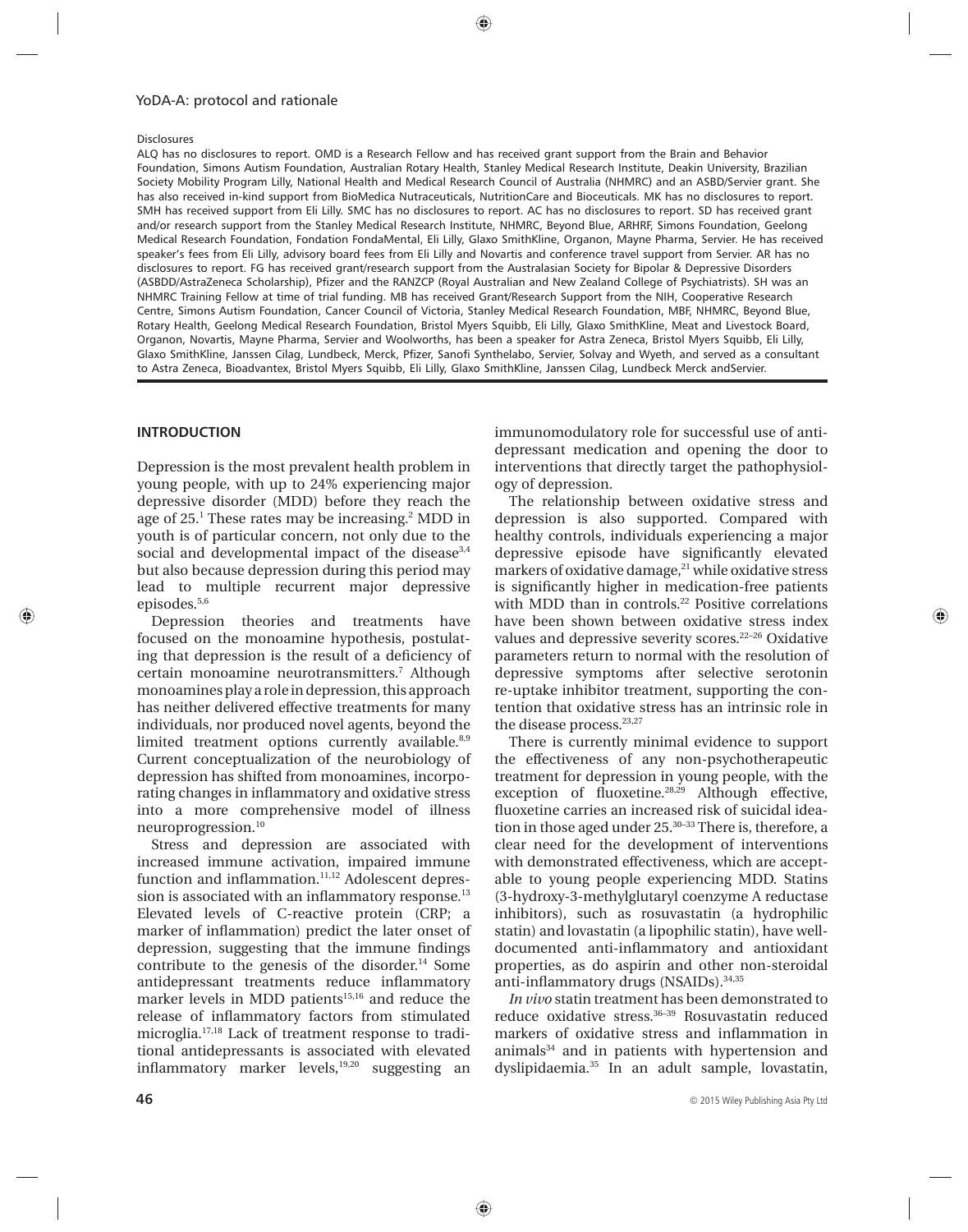when used as adjunctive treatment, was effective for treating patients with MDD.<sup>40</sup> Based on its action in reducing oxidative stress and the association of oxidative stress and depressive symptoms, rosuvastatin may be useful in reducing symptoms.

Adults with first-episode depression receiving aspirin together with fluoxetine had a greater reduction of oxidative stress than those receiving fluoxetine monotherapy.41 A recent study has shown that aspirin reduces core symptoms of schizophrenia, with a significant decrease in total and positive symptoms.42 Given the biological similarities between mood and psychotic disorders, this is an intriguing lead.

The above evidence supports a possible role of oxidative and inflammatory processes in depression. It argues for the evaluation of rational and novel pathophysiologically based therapies that are distinct from conventional antidepressants.

#### **METHODS**

#### **Study design**

The study design is a 12-week parallel group, tripleblind, randomized controlled trial in participants with moderate-to-severe MDD, allocated to receive either rosuvastatin, aspirin or placebo, in addition to treatment as usual (TAU). Assessments are completed at baseline and at weeks 4, 8 and 12, with a telephone follow-up assessment at week 26 to determine post-discontinuation effects. Blood samples are collected at baseline and at week 12 for the investigation of inflammatory and oxidative stress markers. The most relevant markers, based on current literature at the end of the study, will be explored. The study was approved by the Melbourne Health Human Research Ethics Committee (#HREC/12/MH/148). The study was funded by the National Health and Medical Research Council of Australia and sponsored by Orygen, the National Centre of Excellence in Youth Mental Health, without limitations on publication.

The primary hypothesis is that after 12 weeks of treatment, both the rosuvastatin and aspirin treatment groups will show greater improvement from baseline than the placebo group on the Montgomery–Åsberg Depression Rating Scale  $(MADRS).<sup>43</sup>$ 

The secondary hypotheses are that the rosuvastatin and aspirin treatment groups will show greater improvement compared with the placebo group on measures of clinical global status, functioning, quality of life and symptomatology from baseline to week 12; that these effects, and the reduction in MADRS, will be seen at week 26 follow up in the rosuvastatin and aspirin groups, compared with placebo; and that those in the active arms will have reduced levels of inflammatory and oxidative stress levels in serum; and that oxidative stress and inflammation will mediate clinical change.

Tertiary analyses will also be completed to explore mediating factors in the response to rosuvastatin and aspirin treatment.

#### **Study setting**

The study is being conducted at the Youth Mood Clinic at Orygen Youth Health (OYH), Jigsaw – Barwon Health, and in *headspace* centres in Geelong and Melbourne, Australia.

TAU at these sites includes case management, cognitive behavioural therapy and pharmacotherapy.

The study commenced recruitment in June 2013 at OYH and *headspace* centres at Glenroy and Sunshine, Victoria. Recruitment at Barwon Health site and Geelong *headspace* will commence in coming months. The study has recruited 85 participants to date and of those, 54 have completed week 12 and 33 have completed week 26.

#### **Inclusion and exclusion criteria**

To be included in the study, participants must: (i) be aged between 15 and 25 years; (ii) have a diagnosis of current MDD using the Structured Clinical Interview for DSM-IV Axis I Disorders, patient version  $(SCID-I/P)^{44}$ ; (iii) have a score on the MADRS<sup>43</sup> of 20 or greater, indicating moderate-to-severe depression; (iv) have the ability to give informed consent and to comply with standard procedures; (v) use effective contraception if female and sexually active with members of the opposite sex; (vi) have fluency in English; and (vii) have stable pharmacological treatment for at least 2 weeks prior to enrolment (any changes in medication dose or frequency of therapy are excepted), if currently being treated.

Exclusion criteria are: (i) lifetime or current SCID-I/P diagnosis of a psychotic disorder; (ii) a lifetime SCID-I/P diagnosis of bipolar I or II disorder or alcohol dependence; (iii) an acute or unstable systemic medical disorder; (iv) an inability to comply with the requirements of informed consent or the study protocol; (v) a history of intolerance or allergy to study medications; (vi) those who are currently pregnant or breast-feeding; (vii) the current regular use of statins, aspirin, NSAID's paracetamol, corticosteroids or any other immunomodulatory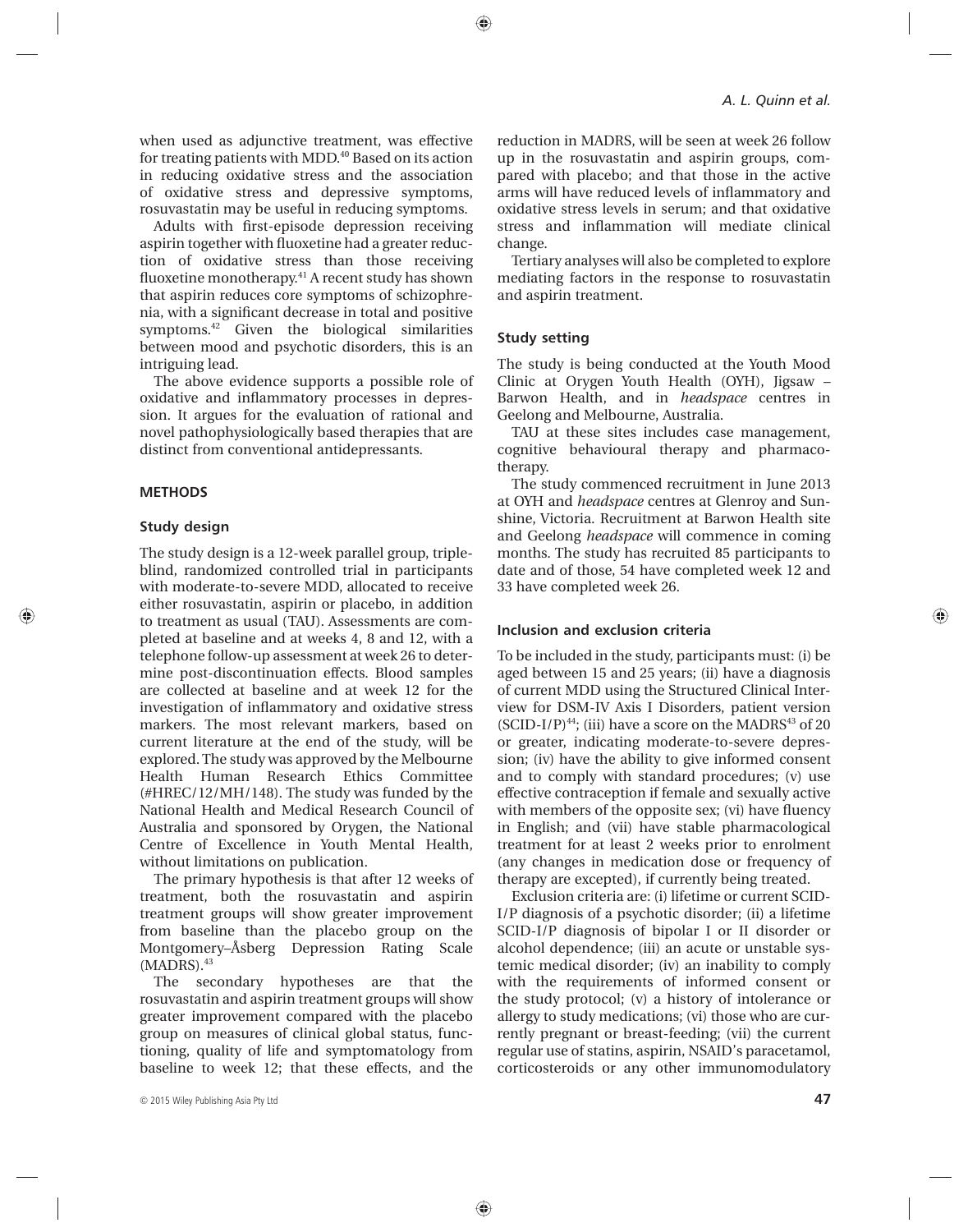agents; and (viii) the current or recent use of hypolipidaemics, vitamin K antagonists and other anticoagulants, protease inhibitors, ketoconazole, spironolactone or cimetidine.

## **Discontinuation and withdrawal**

Discontinuation of a participant occurs at the discretion of the participant, researcher or treating physician. Automatic discontinuation occurs if a participant develops a psychotic disorder, bipolar disorder (BD), is pregnant or at risk of pregnancy, or if he/she commences rosuvastatin or aspirin treatment. Because of the increased risk of myopathy with rosuvastatin and concurrent heavy alcohol use, a score >20 on the Alcohol Use Disorders Identification Test  $(AUDIT)^{45}$  necessitates review by the treating physician, and potential discontinuation. Because of the increased risk of bleeding with aspirin, any surgery planned by the participant requires review by the treating physician. Upon discontinuation, the participant is offered the opportunity to continue to contribute to data collection at the follow-up time points.

#### **Interventions**

Participants receive either 10 mg/day rosuvastatin or 100 mg/day aspirin, or placebo, in addition to TAU. At each visit, participants are requested to return all unused investigational products. Adherence to medication is assessed by a pill count.

The doses of rosuvastatin and aspirin are derived from the literature regarding the doses at which their targeted actions are effective and the safety profile of each agent. With these factors in mind, 10 mg of rosuvastatin reflects the lowest prescribed therapeutic dose.46 The 100 mg dose of aspirin is the same dose used to prevent cardiac events and has been shown to have anti-inflammatory properties.<sup>46</sup> Blinding is maintained by ensuring that the packaging and appearance of rosuvastatin, aspirin and placebo capsules are identical. All tablets are overencapsulated for blinding purposes to appear and taste identical.

## **Outcome measures**

The primary outcome measure is the MADRS.<sup>43</sup> The following measures are used to assess effectiveness: change in MADRS; change in the Quick Inventory of Depression Symptomatology-Self Report (QIDS- $SR)^{47}$ ; change of rates of remission (defined as  $MADRS \leq 7$ ; changes in the Generalized Anxiety Disorder 7-item scale  $(GAD-7)^{48}$  scores; response, defined as the Clinical Global Impression-Severity scale and the Clinical Global Impression-Improvement scale<sup>49</sup>; and change in self-rated depressive symptoms, assessed using the Patient Global Impression Improvement (PGI).<sup>50</sup> Quality of life is assessed using the Quality of life Enjoyment and Satisfaction Questionnaire-Short Form (Q-LES-Q-SF)<sup>51</sup> and the Social Adjustment Scale-Self Report  $(SAS-SR)<sup>52</sup>$ ; the Social and Occupational Functioning Scale  $(SOFAS)^{53}$  is used to measure psychosocial (social and occupational) functioning.

## **Predictors, moderators and mediators of treatment response**

Potential predictors and moderators of treatment response are assessed using the Dimensional Assessment of Personality Pathology-Basic Questionnaire  $(DAPP)$ ,<sup>54</sup> the SCID-I/P substance use module,<sup>44</sup> the AUDIT<sup>45</sup> and the Negative Problem Orientation Questionnaire (NPOQ)*.* <sup>55</sup> Although participants with syndromal BD are excluded from the study, subthreshold bipolar symptoms are characterized in an index which includes the Bipolar Spectrum Diagnostic Scale  $(BSDS)$ <sup>56</sup> and the Young Mania Rating Scale (YMRS).<sup>57</sup> Full details of the index and outcomes will be published as a separate sub-study.

Peripheral markers of inflammation and oxidative stress will be explored in consenting participants (blood sampling is optional). Serum, plasma and whole blood are collected from 30 mL of blood, taken at baseline and at week 12. Samples are stored at −80 °C until analysis.

Participants may also optionally consent to baseline brain imaging. These data will be analysed to determine whether brain imaging variables predict treatment outcome. As this is a sub-study of the main trial, details of this protocol will be published elsewhere.

## **Safety and adverse events**

The trial is monitored by an independent Data and Safety Monitoring Committee (DSMC). Adverse events (AEs) are collected from the time that informed consent has been obtained until the end of the week 12 intervention period using open questions. After the 12-week intervention period, AEs are followed up until the AE is resolved or until 7 days after trial medication has ceased. All serious AEs are reported to all relevant regulatory authorities.

Suicidal thinking is assessed with the Suicidal Ideation Questionnaire  $(SIQ)^{58}$  and suicidality is assessed with the Columbia Suicide Severity Rating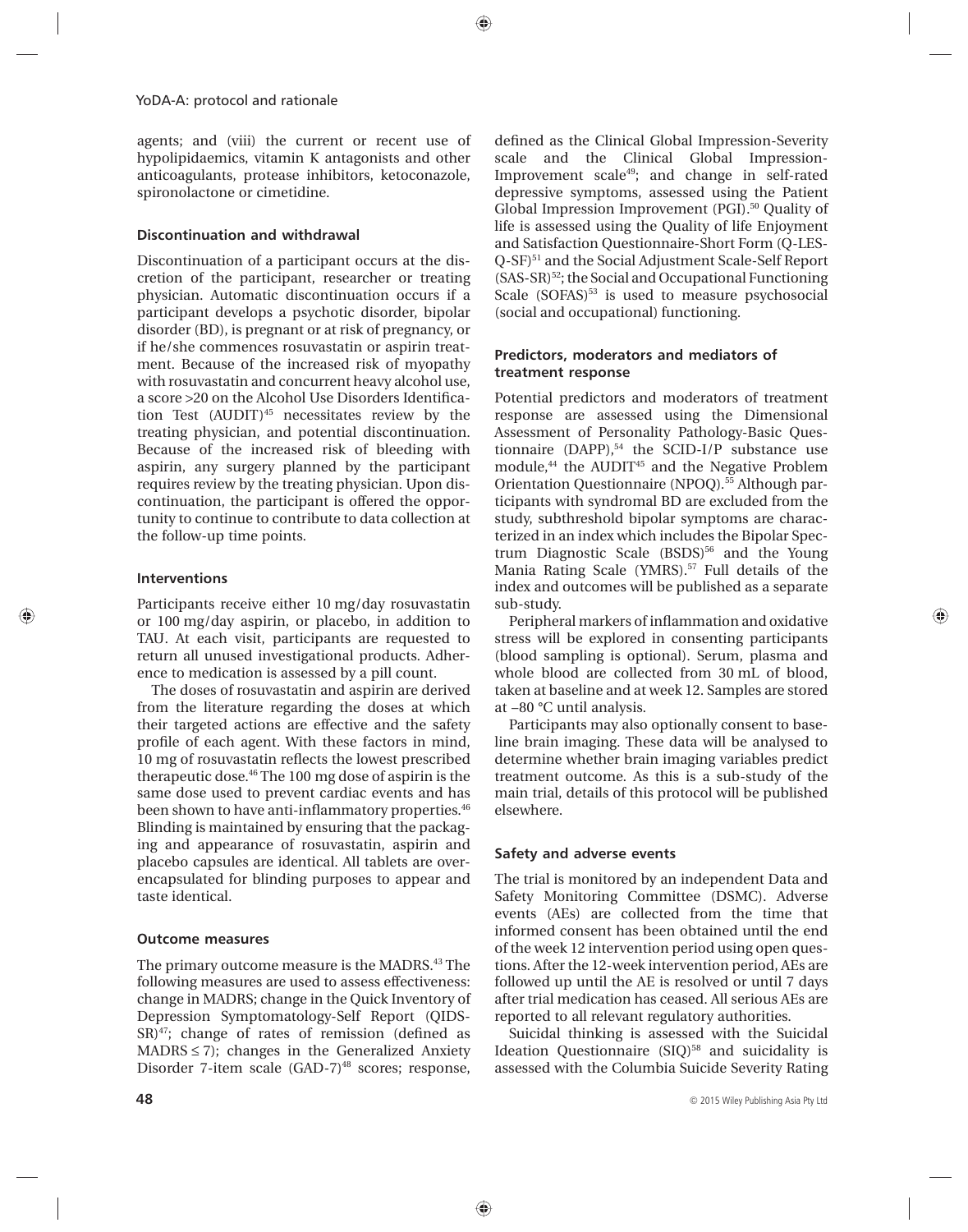Scale (C-SSRS).<sup>59</sup> If a participant scores 5 on intensity of suicidal ideation in the past month, the participant's continuation in the study is reviewed. If a participant scores 20 or above on the AUDIT at any trial visit, their treating physician is informed and the participant is reviewed.

At baseline and at week 12, specific blood tests are performed for safety purposes. At baseline, these comprise: a full blood examination, liver function tests (LFT), urea and electrolytes (U&E), CRP random glucose, vitamin B12 and folate, creatinine

FIGURE 1. Flow chart of study design.

kinase (CK), and thyroid stimulating hormone. At week 12, the LFT, U&E and CK are repeated.

#### **Procedure**

Written informed consent is obtained by the investigator or research assistant. If a participant is <18 years, consent is obtained from both the parent/ legal guardian and the participant. If eligibility is confirmed, the baseline assessment is conducted (see Fig. 1 for participant flow chart). The partici-

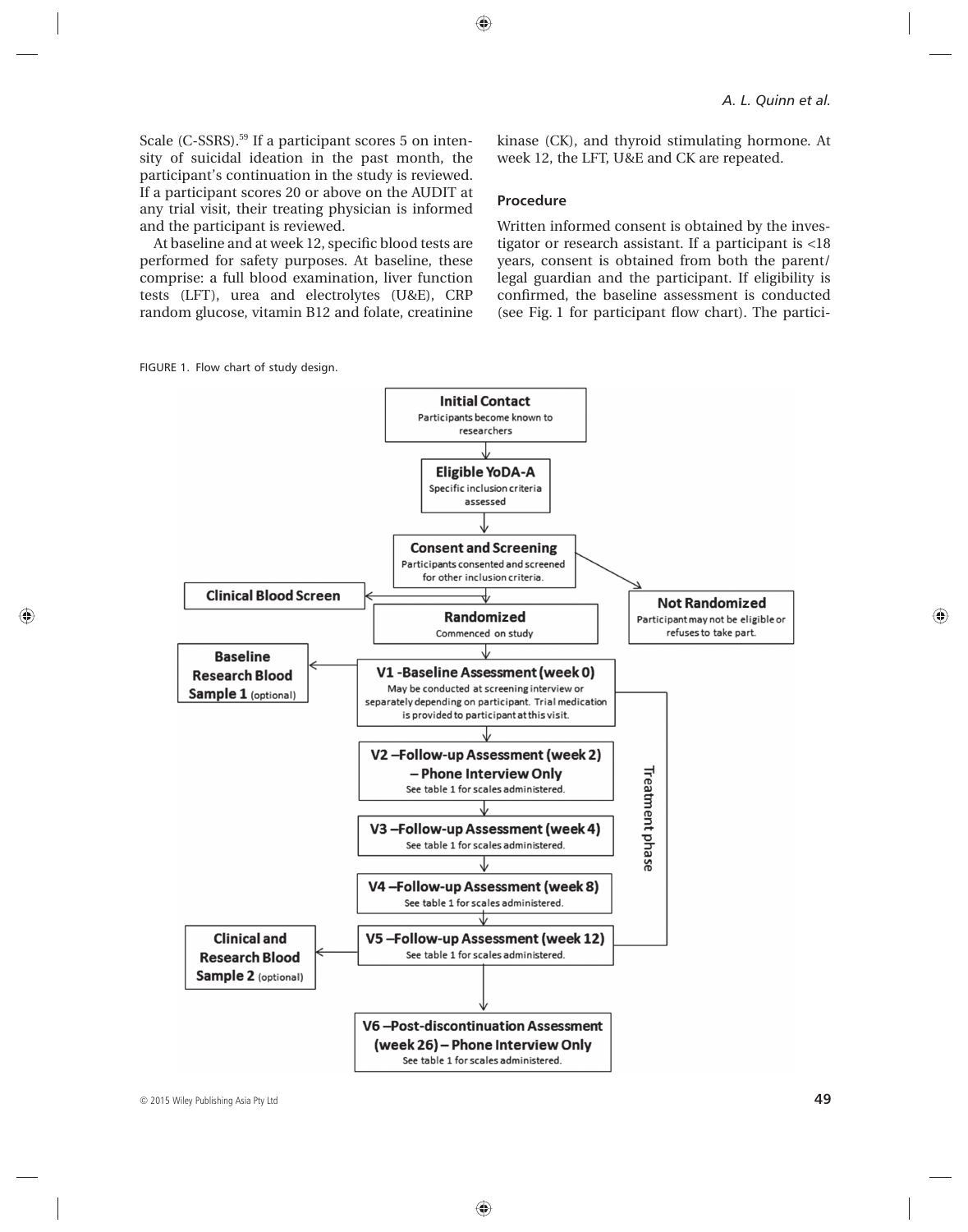pant is randomized to the rosuvastatin, aspirin or placebo groups. Investigators, clinicians, research assistants and statisticians are blind to treatment allocation for data collection and analysis.

Following baseline assessment and randomization, participants are subsequently assessed at weeks 4, 8 and 12 on psychopathology, functioning, AEs and side effects. Instruments and procedures implemented at each study visit are outlined in Table 1. A follow-up assessment is also conducted over the telephone at week 26. For engagement and safety purposes, the participant is also telephoned at week 2. Formal interrater reliability assessments are carried out at various stages throughout the study.

Participants are reviewed by a treating doctor at baseline, and are seen again 1 week after commencing medication. The doctor then reviews the participant at weeks 4, 8 and 12.

## **Randomization**

Participants are randomized to the three groups in a 1:1:1 ratio. Randomization is enabled by computergenerated numbers programmed into the electronic case report form and conducted according to the International Conference on Harmonisation Guideline. The randomization is stratified by gender and age (<18 vs. ≥18 years) and participants are allocated to treatment groups using randomly permuted blocks of varying size within each stratum.

Online unblinding is available for emergency situations. If unblinded, participants discontinue treatment in the study but continue to be assessed at the scheduled times, provided they have not withdrawn consent.

# **Statistical analyses**

Primary analyses will be undertaken on an intent-to-treat basis, including all participants as randomized, regardless of treatment actually received or withdrawal from the study. Mixedmodel repeated measures (MMRM) analyses will be used to analyse change in the primary outcome measure (MADRS).<sup>60</sup> A priori planned comparisons of change from baseline to the week 12 end-point will be used to test the primary hypotheses. The most suitable, parsimonious variance-covariance structure for the relationships between observations at different occasions will be determined using information measures. Stratification variables and other variables found to be substantially imbalanced between groups post randomization will be tentatively included in these models and

retain if statistically significant and influential on outcomes. Similar analyses of scaled secondary measures will assess differential change on clinical global status, symptom burden, quality of life and functioning. Mathematical transformation or categorization of raw scores may be undertaken to meet distributional assumptions and address any violation of assumptions attributable to outliers. For dichotomous outcomes such as remission, a comparable mixed modelling approach will be used. Relative and reduction in risk of remission based on MADRS score status will be estimated at the trial end-point and follow up. The number needed to treat<sup>61</sup> will be derived from these values.

In addition to intention to treat estimates of the effectiveness of each treatment, alternative estimates of effects will be calculated using subgroups identified as having complied with treatment schedules to an extent judged necessary to induce clinical change. Complier, per protocol and complier average causal effect $62$  estimates, may be examined.

The differential effectiveness of aspirin and rosuvastatin will be examined on outcome variables. As differences between the two active treatments are likely to be small, it is acknowledged that these analyses are exploratory. Safety data will be compared between treatment arms using Fisher's exact test. All tests of treatment effects will be conducted using a two-sided alpha level of 0.05% and 95% confidence intervals. Changes in biological markers will be explored between baseline and end-point and the role of oxidative stress and inflammatory markers as potential mediators of depressive symptom outcome will be investigated using structural equation models.<sup>63</sup>

# **Determination of sample size**

Based on previous work,<sup>42</sup> we estimate baselineendpoint effect sizes for the aspirin treatment to be between 0.26 and 0.47 standard deviations. Larger effect sizes for statins have been observed in epidemiological studies, with data indicating a 79% reduction in risk of developing depression. $64$  An effect size of this magnitude is unlikely to be observed in a treatment study. Power calculations for the primary outcome were conservatively based on those smaller estimated effect sizes for aspirin. To sufficiently power the study (80% power) to detect differences in change from baseline of approximately 0.4 standard deviations in a priori contrasts of treatment arms conducted within the framework of omnibus test of condition-by-time MMRM analysis, and assuming a correlation of 0.5 between baseline and end-point measurements, a total sample size of 200 is required.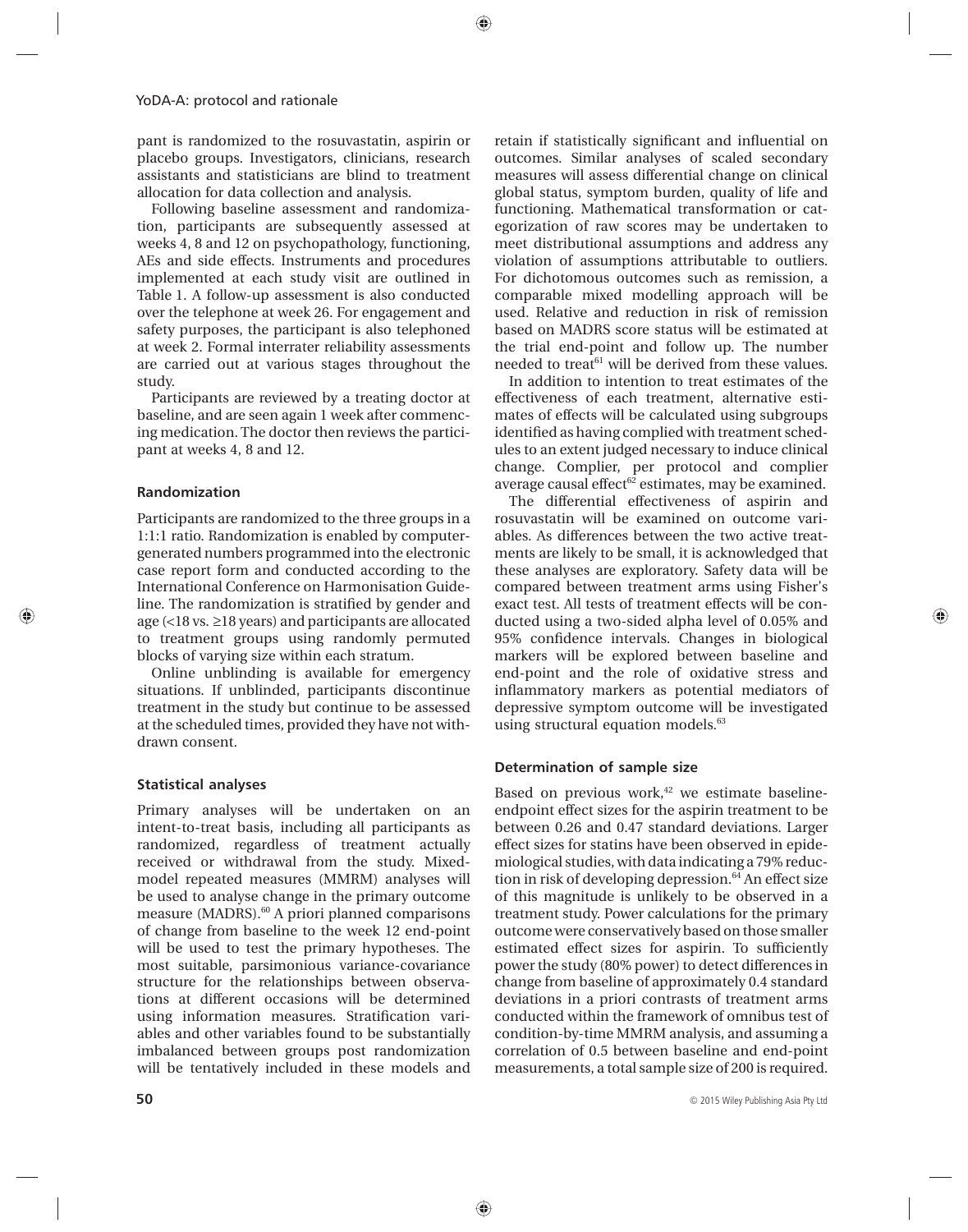TABLE 1. Instruments and procedures that are implemented at each study visit

| Visit<br>Week                                         | $\pmb{0}$<br>Screening<br>phase<br>$-3$ (weeks) | 1<br><b>Baseline</b><br>$\mathbf 0$ | $\overline{2}$<br>Phone<br>call<br>$\overline{2}$ | 3<br>Interim<br>assessment<br>$\overline{4}$ | $\overline{4}$<br>Interim<br>assessment<br>8 | 5<br>Primary<br>end-point<br>12 | 6<br>Follow-up<br>phone interview<br>26 |
|-------------------------------------------------------|-------------------------------------------------|-------------------------------------|---------------------------------------------------|----------------------------------------------|----------------------------------------------|---------------------------------|-----------------------------------------|
|                                                       |                                                 |                                     |                                                   |                                              |                                              |                                 |                                         |
| Informed consent                                      | X                                               |                                     |                                                   |                                              |                                              |                                 |                                         |
| Inclusion/exclusion criteria                          | X                                               | $\equiv$                            | ۳                                                 | $\overline{a}$                               | ۳                                            | $\overline{\phantom{0}}$        |                                         |
| Medical history                                       | X                                               | $\overline{a}$                      | $\overline{\phantom{0}}$                          | $\overline{a}$                               | L.                                           | $\overline{a}$                  |                                         |
| Clinical blood test                                   | X                                               | $=$                                 | $\overline{\phantom{0}}$                          | $\overline{\phantom{0}}$                     | $\overline{\phantom{a}}$                     | X                               |                                         |
| Pregnancy test (women only)+                          | X                                               |                                     | $\overline{\phantom{a}}$                          | $\overline{a}$                               | $\overline{\phantom{0}}$                     | $\equiv$                        | $\overline{\phantom{0}}$                |
| SCID-I/P                                              | X                                               | ۳                                   | $\overline{a}$                                    | $\overline{a}$                               | $\overline{\phantom{a}}$                     | $\overline{\phantom{0}}$        | X‡                                      |
| <b>YMRS</b>                                           | X                                               | $\overline{a}$                      | $\overline{\phantom{0}}$                          | $\overline{a}$                               | $\overline{\phantom{a}}$                     | X                               | $\overline{\phantom{0}}$                |
| Drug dispensation                                     | $\overline{\phantom{0}}$                        | X                                   | $\overline{\phantom{a}}$                          | X                                            | X                                            | $\overline{\phantom{0}}$        | $\overline{\phantom{0}}$                |
| Safety                                                |                                                 |                                     |                                                   |                                              |                                              |                                 |                                         |
| Adverse events recording sheet                        |                                                 | $\overline{\phantom{0}}$            | X                                                 | X                                            | X                                            | Χ                               | X                                       |
| <b>SIQ</b>                                            |                                                 | X                                   | $\overline{\phantom{0}}$                          | Χ                                            | Χ                                            | X                               | $\overline{\phantom{0}}$                |
| <b>AUDIT</b>                                          |                                                 | X                                   | $\overline{\phantom{0}}$                          | X                                            | Χ                                            | X                               | $\equiv$                                |
| Effectiveness                                         |                                                 |                                     |                                                   |                                              |                                              |                                 |                                         |
| <b>MADRS</b>                                          |                                                 | X                                   | $\overline{\phantom{0}}$                          | Χ                                            | X                                            | Χ                               | X                                       |
| QIDS-SR                                               |                                                 | X                                   | $\overline{\phantom{0}}$                          | X                                            | X                                            | X                               | $\overline{\phantom{0}}$                |
| GAD-7                                                 |                                                 | X                                   | $\overline{\phantom{0}}$                          | Χ                                            | Χ                                            | X                               |                                         |
| $CGI-S$                                               |                                                 | X                                   | $\overline{\phantom{a}}$                          | X                                            | X                                            | X                               |                                         |
| $CGI-I$                                               |                                                 | $\overline{\phantom{0}}$            | $\overline{\phantom{0}}$                          | X                                            | X                                            | X                               |                                         |
| PGI                                                   |                                                 | $\equiv$                            | ۳                                                 | $\overline{\phantom{0}}$                     | $\equiv$                                     | X                               |                                         |
| Functioning and quality of life                       |                                                 |                                     |                                                   |                                              |                                              |                                 |                                         |
| Q-LES-Q-SF                                            |                                                 | X                                   | $\overline{\phantom{0}}$                          | $\overline{\phantom{0}}$                     | $\equiv$                                     | Χ                               |                                         |
| SOFAS                                                 |                                                 | X                                   | $\overline{a}$                                    |                                              |                                              | X                               | X                                       |
| SAS-SR-64                                             | $\overline{\phantom{a}}$                        | X                                   | $\overline{\phantom{a}}$                          | $\overline{\phantom{0}}$                     | $\overline{\phantom{0}}$                     | X                               | $\equiv$                                |
| Assessment of predictors, moderators<br>and mediators |                                                 |                                     |                                                   |                                              |                                              |                                 |                                         |
| DAPP-BQ                                               |                                                 | $\overline{\phantom{0}}$            | $\overline{\phantom{a}}$                          | X                                            | $\overline{\phantom{a}}$                     | $\overline{\phantom{0}}$        |                                         |
| <b>NPOQ</b>                                           |                                                 | X                                   | $\overline{a}$                                    | $\overline{\phantom{0}}$                     |                                              | X                               |                                         |
| <b>BSDS</b>                                           |                                                 | $\overline{a}$                      | $\overline{\phantom{a}}$                          | X                                            | $\overline{\phantom{0}}$                     | $\overline{a}$                  |                                         |
| <b>Bipolarity index</b>                               |                                                 | ▃                                   | $\overline{\phantom{0}}$                          | Χ                                            | $\overline{\phantom{0}}$                     |                                 |                                         |
| Affective disorders evaluation                        |                                                 |                                     | $\overline{\phantom{0}}$                          | Χ                                            | $\overline{\phantom{a}}$                     | $\overline{a}$                  |                                         |
| Family history questionnaire                          |                                                 | ۳                                   | $\overline{\phantom{a}}$                          | $\overline{\phantom{0}}$                     | X                                            | $\overline{\phantom{0}}$        |                                         |
| Antidepressant associated mood<br>changes             |                                                 |                                     |                                                   | $\overline{\phantom{0}}$                     | $\overline{a}$                               | X                               |                                         |
| Subthreshold mania questions                          | $\overline{\phantom{0}}$                        | X                                   |                                                   | $\overline{\phantom{0}}$                     | $\overline{\phantom{0}}$                     |                                 |                                         |
| Other                                                 |                                                 |                                     |                                                   |                                              |                                              |                                 |                                         |
| Demographics                                          |                                                 | X                                   | $\overline{\phantom{a}}$                          | $\overline{\phantom{0}}$                     | $\overline{\phantom{a}}$                     |                                 |                                         |
| Psychiatric and family history                        |                                                 | X                                   | $\overline{\phantom{0}}$                          | $\overline{a}$                               | X                                            | $\overline{\phantom{0}}$        |                                         |
| Concomitant medication                                |                                                 | X                                   | $\overline{\phantom{0}}$                          | X                                            | X                                            | X                               | X                                       |
| Research blood sample -<br>biomarkers                 |                                                 | X                                   |                                                   | $\overline{a}$                               | $\overline{\phantom{0}}$                     | X                               |                                         |

†If participant is not sexually active or the treating clinician feels it is not warranted, this is not compulsory.

‡Only the mood modules from the SCID are conducted at week 26 as part of the bipolarity index.

AUDIT, Alcohol Use Disorders Identification Test; BSDS, Bipolar Spectrum Diagnostic Scale; CGI-I, Clinical Global Impression-Improvement scale; CGI-S, Clinical Global Impression-Severity scale; DAPP-BQ, Dimensional Assessment of Personality Pathology-Basic Questionnaire; GAD-7, Generalized Anxiety Disorder 7-item scale; MADRS, Montgomery–Åsberg Depression Rating Scale; NPOQ, Negative Problem Orientation Questionnaire; PGI, Patient Global Impression Improvement; QIDS-SR, Quick Inventory of Depressive Symptomatology; Q-LES-Q-SF, Quality of life Enjoyment and Satisfaction Questionnaire-Short Form; SAS-SR-64, Social Adjustment Scale-Self Report; SCID-I/P, Structured Clinical Interview for DSM-IV Axis I Disorders; SIQ, Suicidal Ideation Questionnaire; SOFAS, Social and Occupational Functioning Scale; YMRS, Young Mania Rating Scale.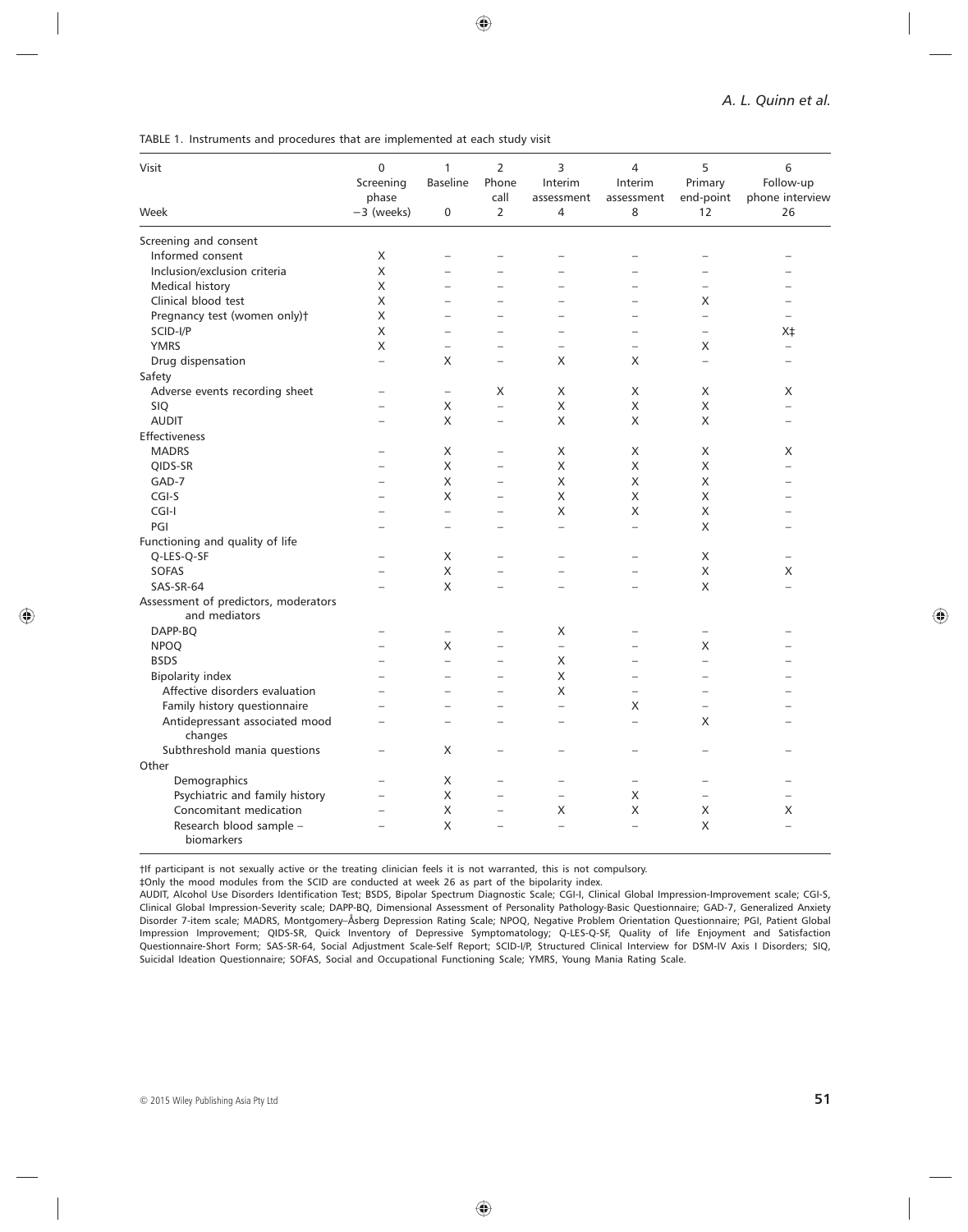A sample of 270 is therefore proposed, allowing attrition rates up to 25%.

#### **Data management**

Data collection and entry is conducted according to Good Clinical Practice guidelines.<sup>65,66</sup> Monitoring of the data is conducted by the DSMC, the Project Manager and the Sponsor-appointed Clinical Research Associate.

## **RESULTS**

The study is planned to be completed in 2017. At date of publication, 85 participants have been recruited. 54 participants have completed week 12, and 33 have completed week 26.

## **DISCUSSION**

Despite the high burden of youth depression, there is limited evidence supporting current pharmacological and psychosocial treatments in this area, leading to a call for new treatments to be developed. The current trial aims to investigate the effectiveness of add-on doses of aspirin or rosuvastatin in the treatment of youth depression.

If the study shows effectiveness in either of the two treatment arms, a novel approach to treating youth depression will be supported. Additionally, should the study demonstrate positive findings, targeted treatments might be further developed by linking the positive results seen in clinical symptoms with biological markers. This study will additionally provide information regarding the biological underpinnings of youth depression. As samples are taken at baseline and at the end of the treatment phase, this allows us to explore the pathophysiology of depression in this cohort.

Participant characteristics might moderate or mediate treatment response. Smoking, for example, has a differential effect on anti-oxidant systems among persons with bipolar and unipolar affective disorders, $67$  indicating a variable impact of antiinflammatory agents. Personality factors have been associated with both poor outcomes among depressed persons.<sup>68</sup> Diagnostic conversion from MDD to BD can also be examined within this study in the 6-month prospective follow up of participants included in the trial. Given the association between lower age of onset of MDD and higher risk of conversion to  $BD$ ,  $69-71$  the rate of conversion to BD may be moderate to high.

This study will explore the effectiveness of aspirin and rosuvastatin as novel therapies and provide meaningful data related to youth depression and the trajectory of illness in this cohort.

## **ACKNOWLEDGEMENTS**

The study is supported by a National Health and Medical Research Project Grant and the Investigators are grateful for this support. We would also like to gratefully acknowledge the contributions of Rachel Brodie, Danijela Piskulic, Toni Scaffidi, Natalie Ferguson, Suzanne Wiltink, Lisa Incerti, Alexandra Parker, and Ben Harrison. We would also like to acknowledge the service providers and their staff including Orygen, The National Centre of Excellence in Youth Mental Health, the relevant Headspace sites and Barwon Health. CGD is funded by an NHMRC Clinical Career Development Fellowship (APP1061757). MB is supported by a NHMRC Senior Principal Research Fellowship (1059660). SR is supported by an Early Career Fellowship from the Society of Mental Health Research.

## **REFERENCES**

- 1. Lewinsohn PM, Rohde P, Seeley JR. Major depressive disorder in older adolescents: prevalence, risk factors, and clinical implications. *Clin Psychol Rev* 1998; **18**: 765–94.
- 2. Twenge JM, Gentile B, DeWall CN, Ma D, Lacefield K, Schurtz DR. Birth cohort increases in psychopathology among young Americans, 1938-2007: a cross-temporal meta-analysis of the MMPI. *Clin Psychol Rev* 2010; **30**: 145–54.
- 3. Weissman MM, Wolk S, Goldstein RB *et al*. Depressed adolescents grown up. *J Am Med Assoc* 1999; **281**: 1707–13.
- 4. Fergusson DM, Woodward LJ. Mental health, educational, and social role outcomes of adolescents with depression. *Arch Gen Psychiatry* 2002; **59**: 225–31.
- 5. Birmaher B, Williamson DE, Dahl RE *et al*. Clinical presentation and course of depression in youth: does onset in childhood differ from onset in adolescence? *J Am Acad Child Adolesc Psychiatry* 2004; **43**: 64–70.
- 6. Fombonne E, Wostear G, Cooper V, Harrington R, Rutter M. The Maudsley long-term follow-up of child and adolescent depression: 1. Psychiatric outcomes in adulthood. *Br J Psychiatry.* 2001; **179**: 210–7.
- 7. Hirschfield RMA. History and evolution of the monoamine hypothesis of depression. *J Clin Psychiatry.* 2000; **61** (Suppl.  $6)$ : 4–6.
- 8. Haase J, Brown E. Integrating the monoamine, neurotrophin and cytokine hypotheses of depression – a central role for the serotonin transporter? *Pharmacol Ther* 2015; **147**: 1–11.
- 9. Trivedi M, Rush AJ, Wisniewski AA *et al*. Evaluation of outcomes with citalopram for depression using measurementbased care in STAR\*D: implications for clinical practice. *Am J Psychiatry* 2006; **163**: 28–40.
- 10. Berk M, Kapczinski F, Andreazza AC *et al*. Pathways underlying neuroprogression in bipolar disorder: focus on inflammation, oxidative stress and neurotrophic factors. *Neurosci Biobehav Rev* 2011; **35**: 804–17.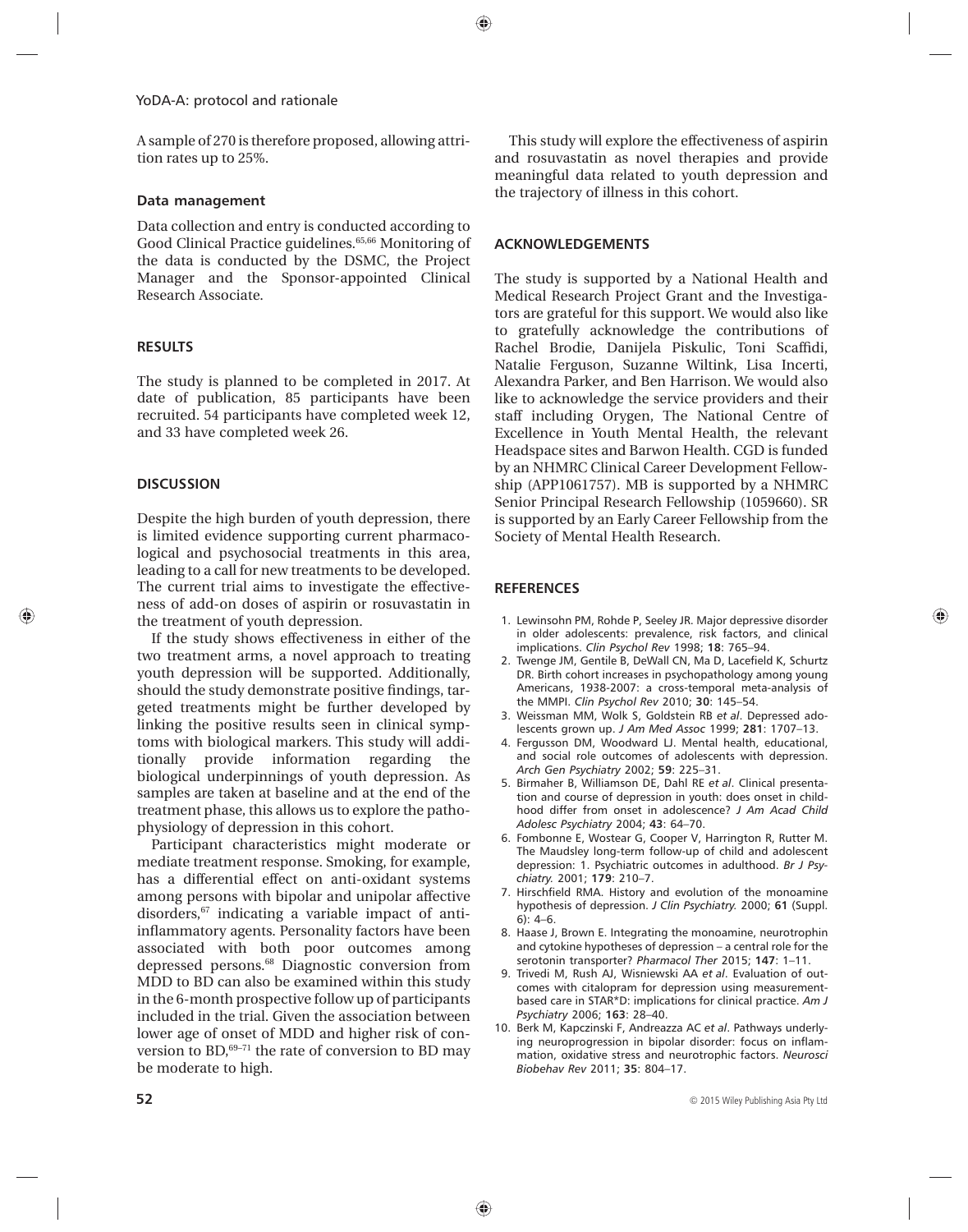- 11. Breese CR, Freedman R, Leonard SS. Glutamate receptor subtype expression in human postmortem brain tissue from schizophrenics and alcohol abusers. *Brain Res* 1995; **674**: 82–90.
- 12. Valkanova V, Ebmeier KP, Allan CL. CRP, IL-6 and depression: a systematic review and meta-analysis of longitudinal studies. *J Affect Disord* 2013; **150**: 736–44.
- 13. Gabbay V, Klein RG, Guttman LE *et al*. A preliminary study of cytokines in suicidal and nonsuicidal adolescents with major depression. *J Child Adolesc Psychopharmacol* 2009; **19**: 423– 30.
- 14. Pasco JA, Nicholson GC, Williams LJ *et al*. Association of high-sensitivity C-reactive protein with de novo major depression. *Br J Psychiatry* 2010; **197**: 372–7.
- 15. Kalivas PW, O'Brien C. Drug addiction as a pathology of staged neuroplasticity. *Neuropsychopharmacology* 2008; **33**: 166–80.
- 16. Basterzi AD, Aydemir C, Kisa C *et al*. IL-6 levels decrease with SSRI treatment in patients with major depression. *Hum Psychopharmacol* 2005; **20**: 473–6.
- 17. Tynan RJ, Weidenhofer J, Hinwood M, Cairns MJ, Day TA, Walker FR. A comparative examination of the antiinflammatory effects of SSRI and SNRI antidepressants on LPS stimulated microglia. *Brain Behav Immun* 2012; **26**: 469–79.
- 18. Dhami KS, Churchward MA, Baker GB, Todd KG. Fluoxetine and citalopram decrease microglial release of glutamate and d-serine to promote cortical neuronal viability following ischemic insult. *Mol Cell Neurosci.* 2013; **56**: 365–74.
- 19. Eller T, Vasar V, Shlik J, Maron E. Pro-inflammatory cytokines and treatment response to escitalopram in major depressive disorder. *Prog Neuropsychopharmacol Biol Psychiatry* 2008; **32**: 445–50.
- 20. O'Brien SM, Scully P, Fitzgerald P, Scott LV, Dinan TG. Plasma cytokine profiles in depressed patients who fail to respond to selective serotonin reuptake inhibitor therapy. *J Psychiatr Res* 2007; **41**: 326–31.
- 21. Ng F, Berk M, Dean O, Bush AI. Oxidative stress in psychiatric disorders: evidence base and therapeutic implications. *Int J Neuropsychopharmacol* 2008; **11**: 851–76.
- 22. Yanik M, Erel O, Kati M. The relationship between potency of oxidative stress and severity of depression. *Acta Neuropsychiatr.* 2004; **16**: 200–3.
- 23. Bilici M, Efe H, Koroglu MA, Uydu HA, Bekaroglu M, Deger O. Antioxidative enzyme activities and lipid peroxidation in major depression: alterations by antidepressant treatments. *J Affect Disord* 2001; **64**: 43–51.
- 24. Sarandol A, Sarandol E, Eker SS, Erdinc S, Vatansever E, Kirli S. Major depressive disorder is accompanied with oxidative stress: short-term antidepressant treatment does not alter oxidative-antioxidative systems. *Hum Psychopharmacol* 2007; **22**: 67–73.
- 25. Forlenza MJ, Miller GE. Increased serum levels of 8-hydroxy-2'-deoxyguanosine in clinical depression. *Psychosom Med* 2006; **68**: 1–7.
- 26. Owen AJ, Batterham MJ, Probst YC, Grenyer BF, Tapsell LC. Low plasma vitamin E levels in major depression: diet or disease? *Eur J Clin Nutr* 2005; **59**: 304–6.
- 27. Khanzode SD, Dakhale GN, Khanzode SS, Saoji A, Palasodkar R. Oxidative damage and major depression: the potential antioxidant action of selective serotonin re-uptake inhibitors. *Redox Rep* 2003; **8**: 365–70.
- 28. Homsi S, Federico F, Croci N *et al*. Minocycline effects on cerebral edema: relations with inflammatory and oxidative stress markers following traumatic brain injury in mice. *Brain Res* 2009; **1291**: 122–32.
- 29. Whittington CJ, Kendall T, Fonagy P, Cottrell D, Cotgrove A, Boddington E. Selective serotonin reuptake inhibitors in childhood depression: systematic review of published versus unpublished data. *Lancet* 2004; **363**: 1341–5.
- © 2015 Wiley Publishing Asia Pty Ltd **9** © 2015 Wiley Publishing Asia Pty Ltd**53**
- 30. Laughren T Memorandum: overview for the December 13 meeting of Psychopharmacologic Drugs Advisory Committee. 2006.
- 31. Hetrick SE, McKenzie JE, Cox GR, Simmons MB, Merry SN. Newer generation antidepressants for depressive disorders in children and adolescents. *Cochrane Database Syst Rev* 2012; (11): CD004851.
- 32. US Food and Drug Administration. Relationship between psychotropic drugs and pediatric suicidality: review and evaluation of clinical data. 2004.
- 33. ADRAC. Use of SSRI antidepressants in children and adolescents. 2004.
- 34. Sicard P, Delemasure S, Korandji C *et al*. Anti-hypertensive effects of Rosuvastatin are associated with decreased inflammation and oxidative stress markers in hypertensive rats. *Free Radic Res* 2008; **42**: 226–36.
- 35. Gomez-Garcia A, Martinez Torres G, Ortega-Pierres LE, Rodriguez-Ayala E, Alvarez-Aguilar C. Rosuvastatin and metformin decrease inflammation and oxidative stress in patients with hypertension and dyslipidemia. *Rev Esp Cardiol* 2007; **60**: 1242–9.
- 36. Schupp N, Schmid U, Heidland A, Stopper H. Rosuvastatin protects against oxidative stress and DNA damage in vitro via upregulation of glutathione synthesis. *Atherosclerosis* 2008; **199**: 278–87.
- 37. Holvoet P. Relations between metabolic syndrome, oxidative stress and inflammation and cardiovascular disease. *Verh K Acad Geneeskd Belg* 2008; **70**: 193–219.
- 38. Habibi J, Whaley-Connell A, Qazi MA *et al*. Rosuvastatin, a 3-hydroxy-3-methylglutaryl coenzyme a reductase inhibitor, decreases cardiac oxidative stress and remodeling in Ren2 transgenic rats. *Endocrinology* 2007; **148**: 2181–8.
- 39. Ajith TA, Riji T, Anu V. In vitro anti-oxidant and DNA protective effects of the novel 3-hydroxy-3-methylglutaryl coenzyme A reductase inhibitor rosuvastatin. *Clin Exp Pharmacol Physiol* 2008; **35**: 625–9.
- 40. Ghanizadeh A, Hedayati A. Augmentation of fluoxetine with lovastatin for treating major depressive disorder, a randomized double-blind placebo controlled-clinical trial. *Depress Anxiety* 2013; **30**: 1084–8.
- 41. Galecki P, Szemraj J, Bienkiewicz M, Zboralski K. Galecka E. Oxidative stress parameters after combined fluoxetine and acetylsalicylic acid therapy in depressive patients. *Hum Psychopharmacol* 2009; **24**: 277–86.
- 42. Laan W, Grobbee DE, Selten JP, Heijnen CJ, Kahn RS, Burger H. Adjuvant aspirin therapy reduces symptoms of schizophrenia spectrum disorders: results from a randomized, double-blind, placebo-controlled trial. *J Clin Psychiatry* 2010; **71**: 520–7.
- 43. Montgomery SA, Asberg M. A new depression scale designed to be sensitive to change. *Br J Psychiatry* 1979; **134**: 382–9.
- 44. First MB, Spitzer RL, Gibbon M, Williams JBW Structured Clinical Interview for DSM-IV Axis I Disorders (SCID-I), 1997.
- 45. Babor TF, Higgins-Biddle JC, Saunders JB, Monteiro MG. *The Alcohol Use Disorders Identification Test (AUDIT): Guidelines for Use in Primary Care*. Geneva: World Health Organization, 2001.
- 46. Australian Medicines Handbook. Australian Medicines Handbook. Adelaide: Australian Medicines Handbook Pty Ltd; 2015 [cited 4 Apr 2015]. Available from URL: https:// amhonline.amh.net.au/auth. Australian Medicines Handbook Online.
- 47. Rush AJ, Trivedi MH, Ibrahim HM *et al*. The 16-Item Quick Inventory of Depressive Symptomatology (QIDS), clinician rating (QIDS-C), and self-report (QIDS-SR): a psychometric evaluation in patients with chronic major depression. *Biol Psychiatry* 2003; **54**: 573–83.